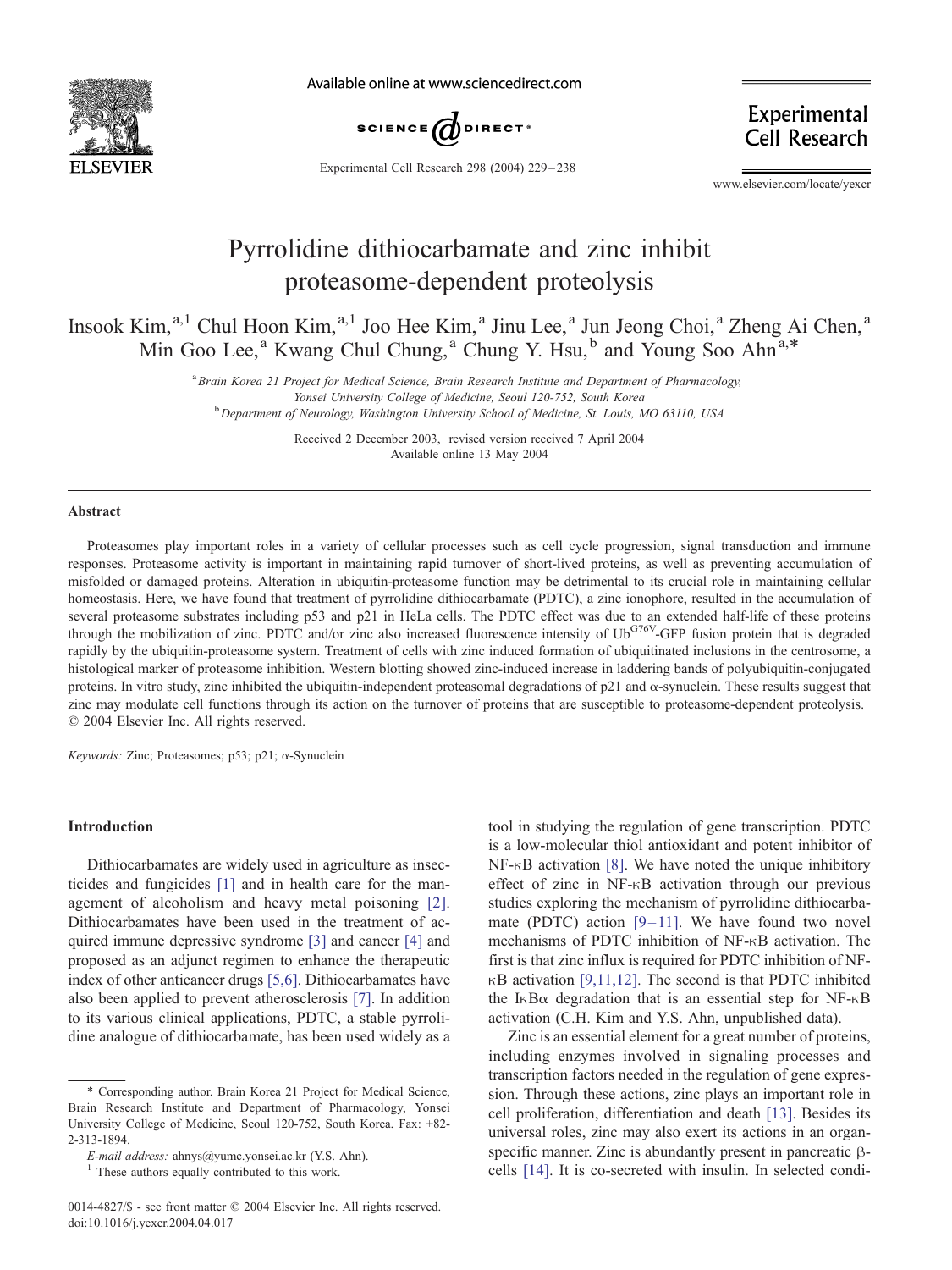tions, zinc may accumulate to a level that interferes with functions of neighboring pancreatic islet cells [\[15\].](#page-8-0) Zinc is also abundant in prostate epithelial cells and is believed to exert a pro-apoptotic action against tumorigenesis [\[16,17\].](#page-8-0) Zinc is widely distributed in brain. During synaptic activity, vesicular zinc is released into synaptic clefts, but recycled into the synapses via a transporter mechanism [\[18\].](#page-8-0) However, zinc may be released in excessive amount, as much as several hundred micromolar, from excited presynaptic neurons into synaptic clefts in stroke, trauma and seizure, to be cytotoxic to neighboring neurons  $[18-20]$ . In patients with Alzheimer's disease, the zinc content is abnormally elevated in various brain regions [\[21,22\].](#page-8-0) Synaptic zinc contributes to amyloid pathology [\[23\].](#page-8-0) Although zinc exerts diverse and dynamic actions in neuronal as well as non-neuronal cells, the molecular mechanisms that underlie its cellular effects remain to be characterized in detail.

Proteasomes are a multicatalytic protease, carrying chymotrypsin-, trypsin- and postglutamyl peptidase-like activities. The 26S proteasome is responsible for the majority of intracellular non-lysosomal proteolysis. It consists of a central 20S proteasome, in which proteins are degraded, and two 19S (also called PA700) complexes, which provide substrate specificity [\[24\].](#page-8-0) Ubiquitin is conjugated to specific substrates. Three distinct enzymes, E1, E2 and E3, serve this conjugation process [\[24,25\].](#page-8-0) Short-lived normally functioning regulatory proteins as well as midfolded or damaged proteins are degraded by this large protein complex. Through the proteolytic degradation of selected cell cycle regulators such as p21, p27, cyclin B1, cyclin E, proteasomes are involved in many cellular events including the regulation of cell cycle, cell death and gene expression [\[26,27\].](#page-8-0) Because proteasome inhibition may result in coordinated alteration of cell cycle, selected proteasome inhibitors are being developed as anticancer drugs [\[28\].](#page-8-0) Several proteasome inhibitors exert cytotoxicity in non-neuronal and neuronal cells, suggesting that perturbation of protein degradation mechanisms may cause ''proteotoxicity'' in various cell types [\[29\].](#page-8-0) Proteasomes also catalyze the proteolysis of many transcription factor proteins such as hypoxia-inducible transcription factor  $1\alpha$  (HIF- $1\alpha$ ), c-Jun, c-Fos, NF- $\kappa$ B and C/EBPs [30– 34]. Intriguingly, zinc modulates activities of several transcription factors including NF- $\kappa$ B, AP-1 and Egr-1 [\[9,10,35\].](#page-8-0)

In view of the well-known proteasome action in processing p105 precursor of NF- $\kappa$ B subunit p50 and degrading I $\kappa$ B $\alpha$  [\[34,36\],](#page-9-0) we sought to determine the zinc effect on activity of the ubiquitin-proteasome system. Here, we show that zinc inhibits proteasome-dependent protein degradation.

#### Materials and methods

#### **Materials**

p21, cyclin B1, c-Myc and c-Jun antibodies were purchased form Santa Cruz Biotechnology (Santa Cruz, CA). The mouse monoclonal anti-p53 (DO-7) antibody was purchased from NeoMarkers (Fremont, CA). The anti- $\alpha$ synuclein antibody was purchased from Transduction Laboratories Inc. (Lexington, KY). Horseradish peroxidase (HRP)-conjugated anti-rabbit and anti-mouse immunoglobulin were obtained from Zymed Laboratories (South San Francisco, CA). An antibody to ubiquitin-protein conjugate and a purified 20S proteasome were obtained from Affiniti Research (Exeter, UK). An anti-ubiquitin antibody was obtained from Sigma (St. Louis, MO). Tablets of Complete<sup>™</sup> Mini protease inhibitors were purchased from Roche (Mannheim, Germany). All fine chemicals were purchased from Sigma. The ECL detection system was obtained from Amersham Biosciences (Piscataway, NJ). All cell culture products and lipofectamine were purchased from Invitrogen (Grand Island, NY).

#### Cell cultures and transfection

HeLa cells were grown in Dulbecco's modified Eagle's medium (DMEM) containing 10% fetal bovine serum (FBS) at 37 $\degree$ C in 5% CO<sub>2</sub> incubator. A Ub<sup>G76V</sup>-GFP construct was generously provided by Dr. Masucci (Karolinska Institute, Stockholm, Sweden). HeLa cells were transfected with this UbG76V-GFP DNA construct using lipofectamine. HeLa cells stably transfected with the  $Ub^{G\bar{7}6V}$ -GFP construct were generated by selection in 500  $\mu$ g/ml G418 (Invitrogen).

## Western blot analysis

Cells were lysed in RIPA buffer [20 mM Tris –HCl, pH 8.0, 1 mM EDTA, 1 mM EGTA, 150 mM NaCl, 0.1% (w/v) SDS, 1.0% (v/v) NP-40], which contained Complete<sup>™</sup> Mini protease inhibitors. The amount of proteins was determined using a Bradford protein assay kit (Bio-Rad, Hercules, CA). An aliquot of 50-µg proteins from a total lysate was electrophoresed on SDS-PAGE gel and then transferred to Immobilon-P (Millipore, Bedford, MA). After blocking with 5% nonfat dry milk in Tris-buffered saline (TBS), the membrane was incubated with a primary antibody at an appropriate dilution overnight at  $4^{\circ}$ C and then washed three times in TBST. The membrane was then incubated with a secondary antibody at a dilution of 1:5,000 at room temperature for 1 h and again washed three times in TBST. The blots were visualized with ECL (Amersham).

#### Fluorescent measurement of proteasome activity

Proteasome activity was monitored by alteration in fluorescence intensity of Ub<sup>G76V</sup>-GFP. For fluorescence microscopy, the cells stably transfected with  $Ub^{G76V}$ -GFP construct were grown on coverslips. After rinsing in PBS, fluorescent images of cells were visualized on a Leica TCS-NT confocal microscope. Following this experiment, cells grown in 10 cm dish were washed with cold PBS and then lysed in 0.5% Triton X-100 in PBS. After centrifugation, GFP fluorescence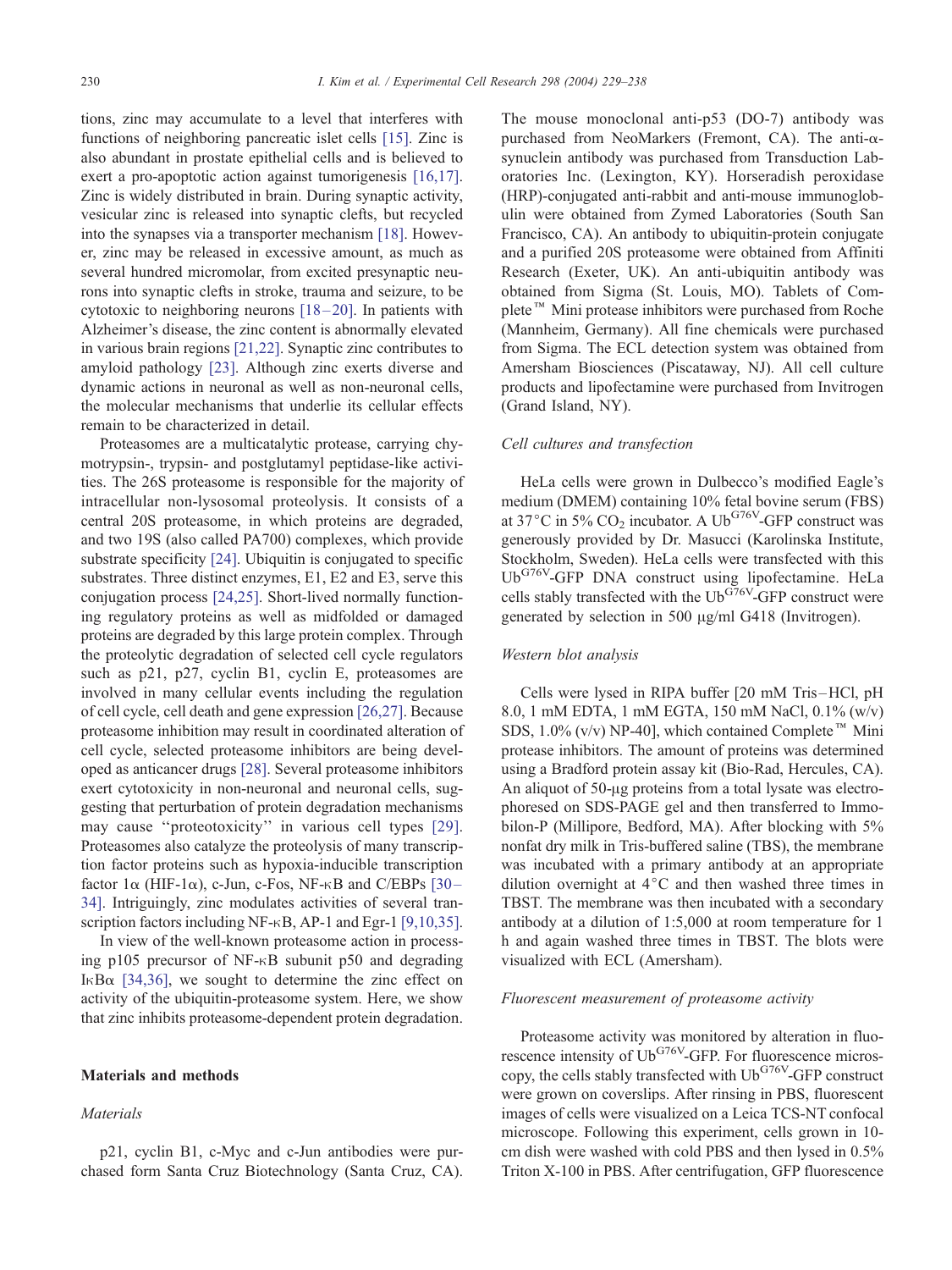$\mathbf{A}$ 

on each supernatant aliquot containing  $500 \mu g$  of proteins was measured in a spectrofluorophotometer. Changes in fluorescent signal intensity were measured at excitation/ emission wavelengths of 480/510 nm, respectively.

#### Immunocytochemistry

Stably transfected HeLa cells attached to glass coverslips were rinsed three times with PBS. Fixation and permeabilization were carried out for 10 min at  $-20^{\circ}$ C in 1 ml icecold methanol. After removal of methanol, cells were rinsed three times with PBS. The coverslips were treated with an antibody against ubiquitin (Sigma) in a moist chamber overnight at  $4^{\circ}$ C, rinsed in PBS and stained with a FITCconjugated secondary antibody. For double labeling, these primary and secondary incubations were repeated with antibodies against  $\gamma$ -tubulin. Fluorescent images were then visualized on a Leica TCS-NT confocal microscope.

## In vitro assay for 20S proteasomal degradation of substrate proteins

The reaction was performed according to the method described by Liu et al. [\[47\].](#page-9-0) Purified 20S proteasomes (40 nM) were incubated with recombinant p21-His fusion protein (400 nM) or  $\alpha$ -synuclein-GST fusion protein (100 nM) in a 50- $\mu$ l buffer containing 20 mM Tris-HCl, pH 7.1, 200 mM NaCl, 10 mM  $MgCl<sub>2</sub>$ , 0.25 mM ATP and 1 mM DTT at  $37^{\circ}$ C. p21 construct was subcloned into pRSET (Clontech, Palo Alto, CA) and histidine-tagged p21 fusion protein was purified. Recombinant  $\alpha$ -synuclein protein was purified and generously provided by Dr. J. Kim (Yonsei University College of Medicine, Seoul, Korea). Ten microliters of reaction mixture was subjected to Western blot analysis as described above. Each protein was probed with the anti- $\alpha$ -synuclein monoclonal antibody or anti-p21 polyclonal antibody.

## Results

#### PDTC increased the levels of short-lived regulatory proteins

In our earlier studies, PDTC increased the intracellular zinc, reaching plateau within 30 min both in BCECs and HeLa cells  $[11,12]$ . Inhibition of NF- $\kappa$ B activity by PDTC was prevented by various metal-saturated EDTAs, but not by zinc-saturated EDTA, indicative of zinc-mediated PDTC action [\[9,11\].](#page-8-0) We tested the effect of PDTC on cellular levels of well-known proteasome-governed proteins including p53, p21, cyclin B1, hypoxia-inducible factor  $1\alpha$  (HIF-1 $\alpha$ ) and c-Jun. These proteins have been shown to accumulate following treatment with proteasome inhibitors [\[26,31\].](#page-8-0) Levels of these proteins were all increased within 4 h of PDTC treatment (Fig. 1A). The actions of PDTC on protein levels of p21 and p53 were



Fig. 1. PDTC increased the stabilities of short-lived proteins in HeLa cells. PDTC (100  $\mu$ M) increased the cellular levels of short-lived proteins. HeLa cells were treated with PDTC, a zinc ionophore, for indicated times in the presence of 10% FCS in DMEM media. Lysates were processed by SDS-PAGE and then blotted with specific antibodies (A). Free base- or Zn-EDTA (each 10  $\mu$ M) and PDTC (100  $\mu$ M) were added together to HeLa cells grown in DMEM containing 10% FCS. After 3 h, p53 and p21 in total cell lysates were visualized by Western blot (B).

also blocked by EDTA, but not by Zn-EDTA (Fig. 1B). To know whether the increase of these proteins upon PDTC treatment resulted, at least in part, from inhibition of protein degradation, we performed chase experiment using cycloheximide, a protein synthesis inhibitor [\(Fig. 2\).](#page-3-0) Chase of protein levels after cycloheximide treatment is a convenient method to follow changes in the half-lives of target proteins. We selected p53 and p21 for this experiment because both showed a robust increase after PDTC treatment (Fig. 1A). The amount of both proteins in cells incubated in the control chase medium declined significantly in the presence of cycloheximide. In contrast, much slower declining rates were observed in HeLa cells if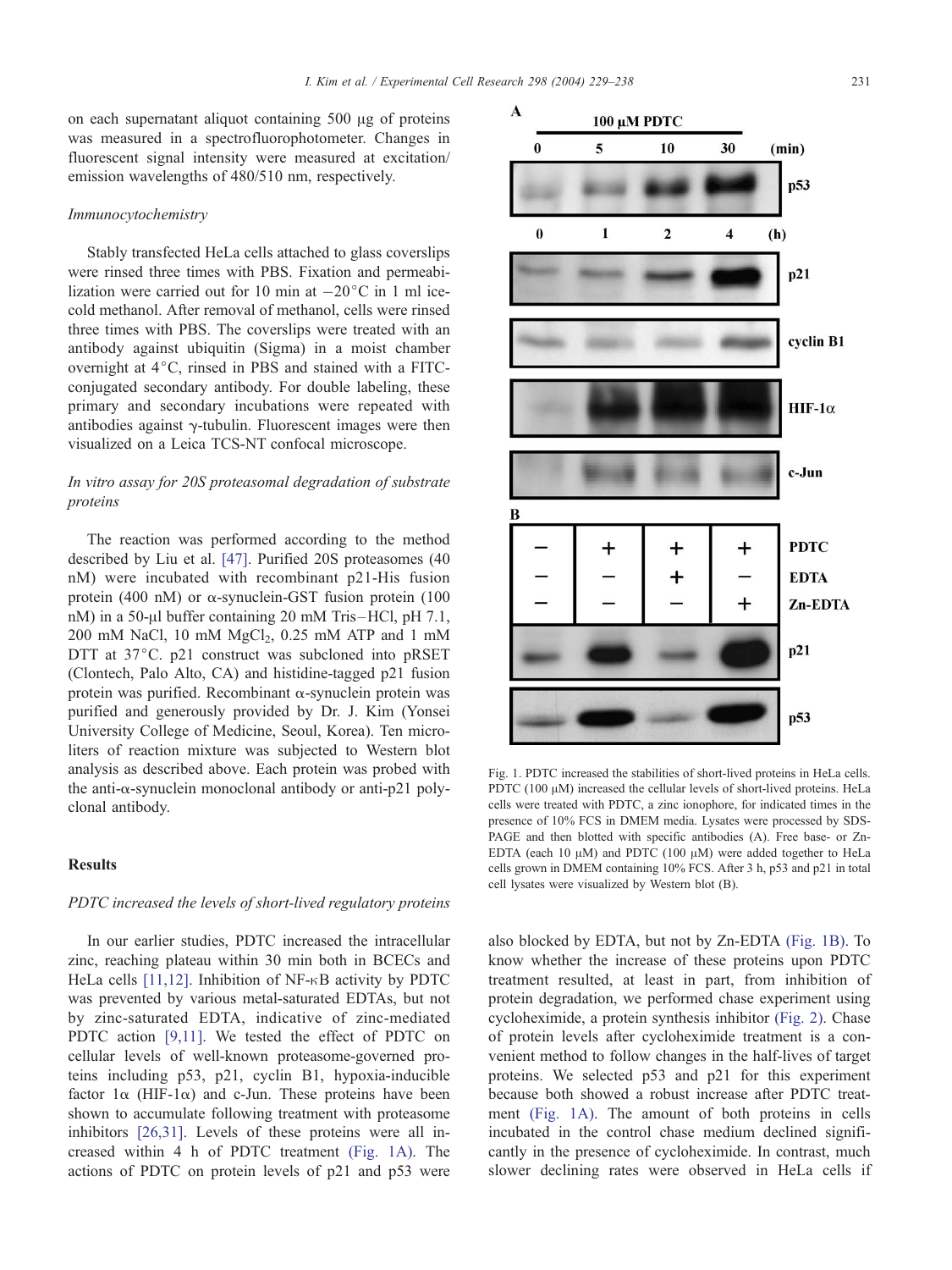<span id="page-3-0"></span>

Fig. 2. Chase experiment for determining the half-life of p53 and p21. PDTC prolonged the half-life of both p53 and p21. After pre-incubation of HeLa cells with 100  $\mu$ M of PDTC for 3 h, chase experiment was performed upon addition of cycloheximide (10  $\mu$ g/ml), a de novo protein synthesis inhibitor, with a chase intervals of  $0-30$  min for p53 and  $1-4$  h for p21. Changes in p21 and p53 protein levels were examined by Western blotting using specific antibodies.

PDTC was added, suggesting a prolongation of the halflife of each protein (Fig. 2).

## Effects of various protease inhibitors on the stabilities of p53 and p21

It is well known that p53 and p21 is degraded by the proteasome system [\[26,37,38\].](#page-8-0) However, many short-lived proteins are also susceptible to calpain degradation in certain cell types. For example, p53 stability is regulated by calpain in a breast carcinoma cell line [\[39\].](#page-9-0) To identify the dominant protease system that regulates the stabilities of p53 and p21 in HeLa cells, we studied the proteolysis of p53 and p21 using inhibitors of the proteasome, calpains and lysosomal proteases. Clasto-lactacystin  $\beta$ -lactone is a highly specific proteasome inhibitor and MG132 is a potent but less specific proteasome inhibitor. Calpeptin, ALLM and ALLN are calpain inhibitors. Chloroquine is a lysosomal acidification inhibitor, which is used as a lysosome inhibitor. Although these protease inhibitors are categorized into three groups, some cross-substrate actions have been noted among these agents [\[40\].](#page-9-0) Interestingly, only proteasome, but not calpain or lysosomal protease, inhibitors substantially increased the protein levels of p21 and p53 in HeLa cells (Fig. 3). These findings strengthen the likelihood that the proteasome regulates the stability of p21 and p53 in HeLa cells in basal condition and raise the possibility that PDTC, via its action to induce zinc influx, inhibits proteasomal degradation.

## Effects of PDTC and zinc on proteasome-dependent proteolysis

To further confirm that the proteasomal degradation is inhibited by PDTC and zinc, we used a DNA construct that enabled us to measure the activity of ubiquitin/pro-teasome system specifically in living cells [\[41\].](#page-9-0)  $Ub^{G76V}$ -GFP expression is driven by this DNA construct that encodes ubiquitin fusion degradation (UFD)-targeted green

fluorescent proteins with a mutated  $(G \rightarrow V)$  uncleavable ubiquitin moiety. This GFP reporter is destined to rapid degradation by the ubiquitin/proteasome system in comparison to the wild-type GFP, allowing rapid and convenient measurement of ubiquitin/proteasome system activity. When proteasomes are inhibited, the fluorescent protein quickly accumulates to levels detectable by fluorescence microscopy and spectrofluorophotometer. We prepared cell lines stably expressing this GFP reporter and studied the effects of zinc, PDTC and proteasome inhibitors on the stability of GFP reporter. First, we confirmed that the expression of the ubiquitin-tagged GFP was expressed in stably transfected HeLa cells based on Western blotting [\(Fig. 4A\).](#page-4-0) In preliminary studies, transfected cells were incubated with 20  $\mu$ M MG132 for 8 h. A significant increase in fluorescence signal intensity based on fluorescence microscopic assessment confirmed a stably transfected cell line with an appropriate window of expression level of GFP had been selected. In parallel experiments, to know the protease specificity of GFP reporter signal, we added calpain inhibitors and a lysosomal inhibitor to Ub<sup>G76V</sup>-GFP-transfected HeLa cells. None of these inhibitors altered the fluorescence intensity of GFP signal [\(Fig.](#page-4-0) 4B). Treatment with PDTC plus zinc was then carried out to ascertain that zinc influx induced by PDTC inhibited the degradation of  $Ub^{G76V}$ -GFP. As expected, PDTC plus zinc increased the fluorescence intensity of GFP in  $Ub^{\tilde{G}76V}$ -GFP HeLa cells compared to the control [\(Fig. 4C\).](#page-4-0) High doses of extracellular zinc also increased the GFP fluorescence signal in a dose-dependent manner [\(Fig. 5A\).](#page-4-0) GFP fluorescent images of cells were obtained upon treatment with MG132 or various concentrations of zinc using confocal microscopy. In line with the observation based on spectrofluorometry, GFP fluorescence signal was also increased in cells treated with zinc in a dose-dependent manner [\(Fig.](#page-4-0) 5B). These results suggest that PDTC mediated by zinc influx or zinc alone inhibited proteasome activity and that the stabilization of p21 and p53 is, at least in part, due to the inhibition of ubiquitin-proteasome activity.



Fig. 3. Effects of various protease inhibitors on the degradation of p21 and p53. HeLa cells were treated with various protease inhibitors for 4 h. Changes in cellular p21 and p53 protein levels in comparison to the controls were assessed by Western blotting. Drug treatments were as follows: 1, control; 2, 1 mM chloroquine; 3, 10  $\mu$ M clasto-lactacystin  $\beta$ -lactone; 4, 10 μM calpeptin; 5, 20 μM MG132; 6, 20 μM ALLN; 7, 20 μM ALLM; 8, 100  $\mu$ M PDTC. Clasto-lactacystin  $\beta$ -lactone is a highly specific proteasome inhibitor and MG132 is a potent but less specific proteasome inhibitor. Calpeptin, ALLM and ALLN are calpain inhibitors. Chloroquine is a lysosomal protease inhibitor.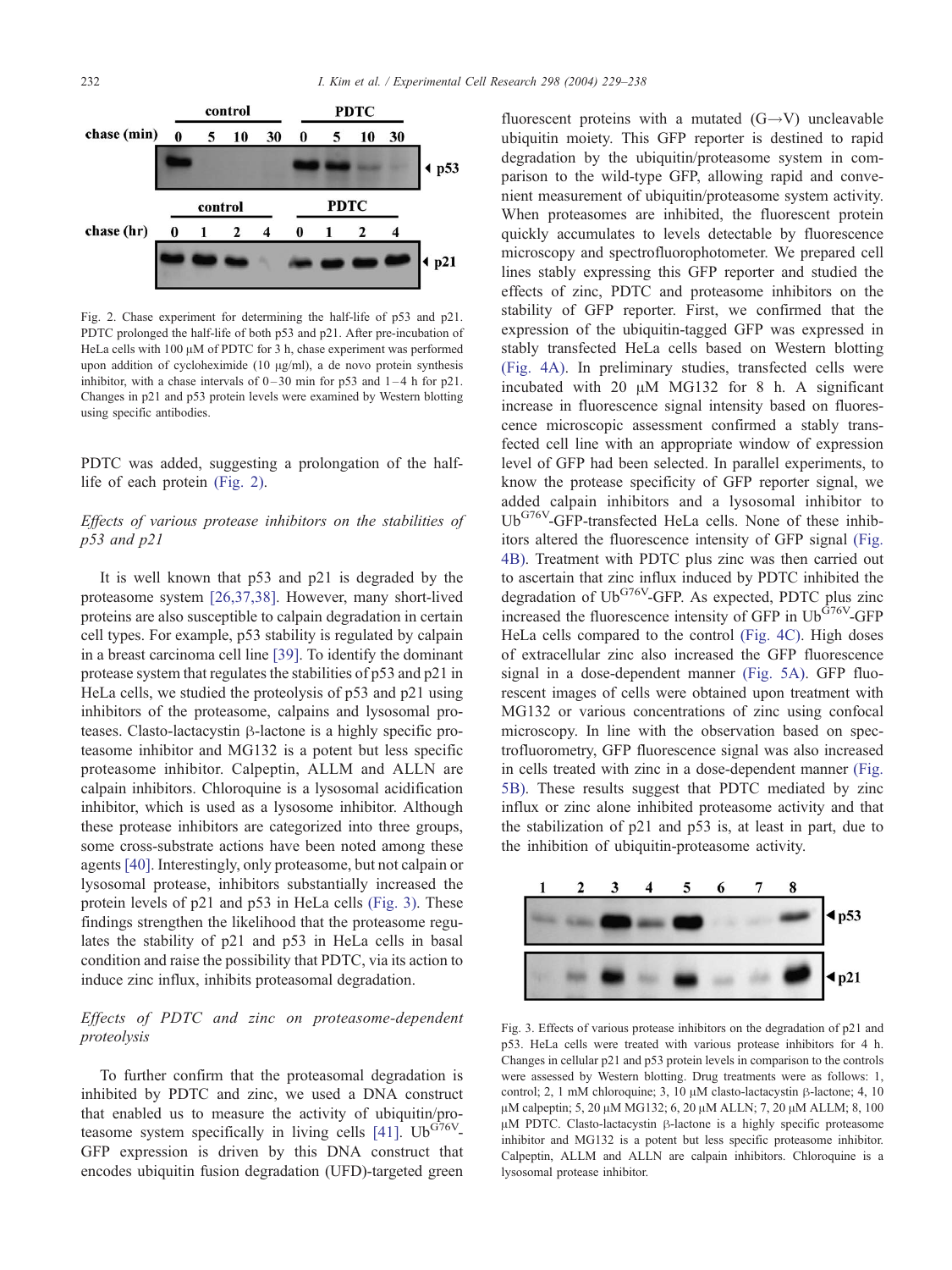<span id="page-4-0"></span>

Fig. 4. Zinc-dependent PDTC inhibition of Ub<sup>G76V</sup>-GFP degradation. HeLa cells were stably transfected with Ub<sup>G76V</sup>-GFP construct. Expression of GFP protein was assessed by Western blotting using anti-GFP antibody. MG132 (20  $\mu$ M) was administered to allow detection of unstable Ub<sup>G76V</sup>-GFP (A). HeLa-Ub<sup>G76V</sup>-GFP cells were incubated with DMEM containing each of various calpain or lysosomal inhibitors for 8 h. Cells were then lysed with 1% Triton X-100 and centrifuged at 13,000  $\times$  g for 10 min. GFP fluorescence in the supernatant was measured by spectrofluorophotometry. Drug treatments were as follows: 1, control; 2, 20  $\mu$ M MG132; 3, 1 mM chloroquine; 4, 10  $\mu$ M calpeptin; 5, 20  $\mu$ M ALLN (B). HeLa-Ub<sup>G76V</sup>-GFP cells were incubated with DMEM containing PDTC (100  $\mu$ M) with or without  $ZnSO_4$  (1  $\mu$ M or 2  $\mu$ M) in the absence of serum for 8 h (C). GFP fluorescence was measured using the same method described above. Data are means  $+$  SE (bars) for three independent experiments, each performed in quadruplicate.

#### Formation of ubiquitinated inclusion upon zinc treatment

We examined the ubiquitin immunoreactivity using an antibody against the ubiquitin to identify ubiquitin-rich cytoplasmic inclusions. Formation of ubiquitinated inclusion is considered a histological marker of inadequate proteasome function. Thus, we investigated possible zinc action in inducing the formation of ubiquitin-rich inclusion structure. Immunostaining with an anti-ubiquitin antibody showed that a single large juxtanuclear inclusion was formed upon treatment with a proteasome inhibitor, MG132 or clasto-lactacystin  $\beta$ -lactone [\(Figs. 6B and C\).](#page-5-0) Ubiquitinated inclusions were also observed from HeLa cells treated with zinc [\(Fig. 6D\).](#page-5-0) Recently, it has been reported that nondegradable proteins tend to be deposited around the centrosome with ubiquitin, proteasomes, Hsp70 and Hsp90, and proteasome inhibitors enlarge the centrosome [\[42,43\].](#page-9-0) Ubiquitinated inclusions were co-localized with  $\gamma$ -tubulin, a marker of centrosome (Figs.  $6D-F$ ). The local build-up of ubiquitinated proteins in centrosome suggests that the proteasome system was not capable of clearing proteins upon treatment with zinc.

#### Effects of PDTC and zinc on ubiquitination

The failure of proteasomal degradation of proteins prompted a study to determine whether inhibition of ubiquitination is involved in this zinc-mediated event. In fact, ubiquitination can be a potential target of inhibition by zinc in stabilizing short-lived proteins because most proteasomal degradation necessitates the covalent conjugation of ubiquitin to substrate proteins. Increase in  $Ub^{G76V}$ -GFP fluorescence can result not only from inhibition of proteasome itself but also from defects



Fig. 5. Zinc inhibition of ubiquitin-proteasome activity in HeLa-Ub<sup>G76V</sup>-GFP cells. Cells stably transfected with Ub<sup>G76V</sup>-GFP were incubated with DMEM containing  $10\%$  FCS and MG132 (20  $\mu$ M) or zinc for 8 h. Increases in GFP fluorescence were monitored by spectrofluorophotometry (A) or confocal microscopy (B). Data for spectrofluorophotometry are means  $\pm$ SE (bars) for three independent experiments, each performed in quadruplicate.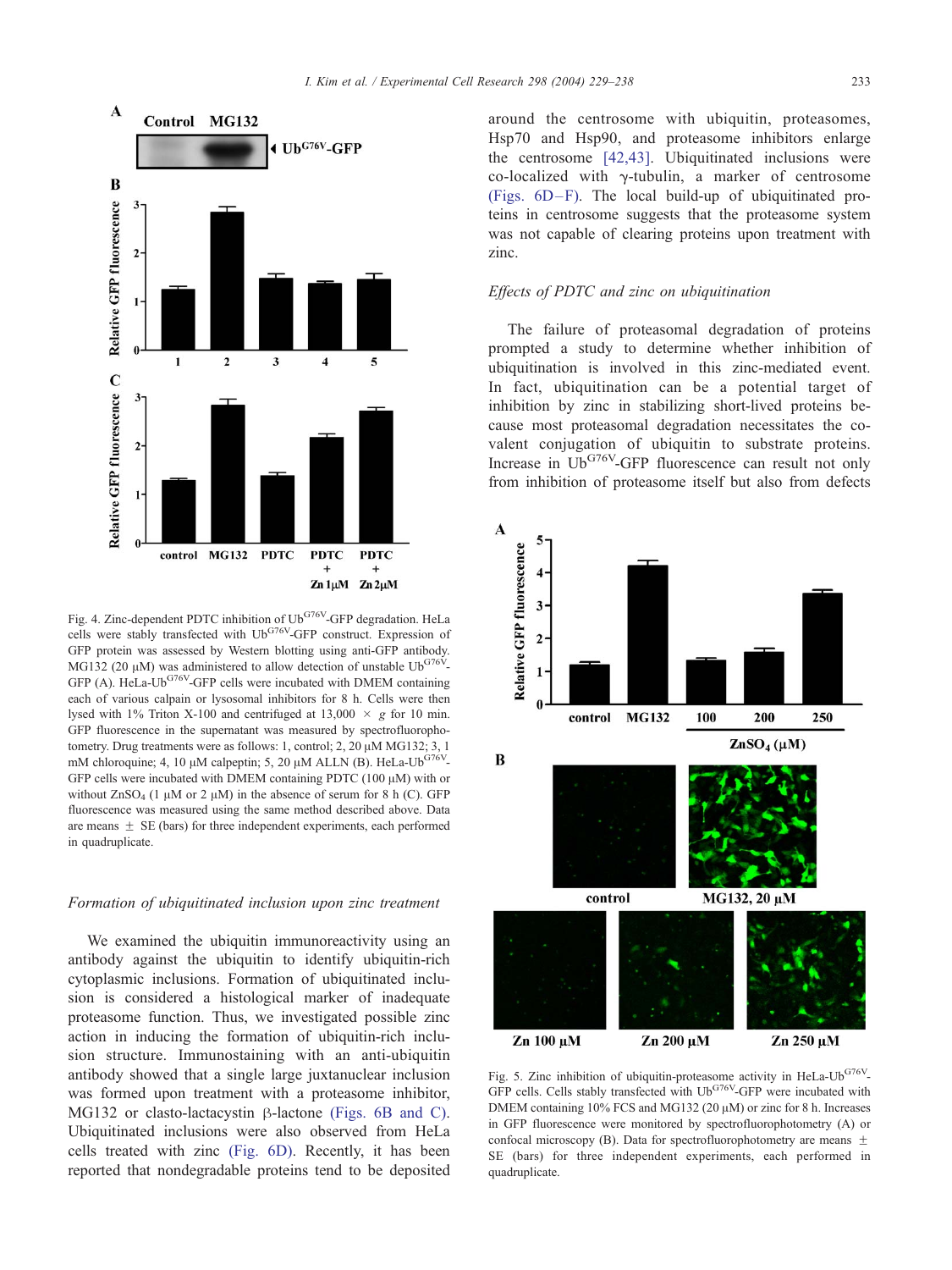<span id="page-5-0"></span>

Fig. 6. Immunofluorescence labeling of ubiquitinated inclusions in HeLa cells induced by zinc. HeLa cells were incubated for 12 h with vehicle (A), 20  $\mu$ M MG132 (B), 10  $\mu$ M clasto-lactacystin  $\beta$ -lactone (C) or 250  $\mu$ M zinc (D) in the absence of serum. Note immunocytochemical identification of ubiquitinated inclusions by an anti-ubiquitin antibody. Arrows indicate ubiquitinated inclusion (red) near the nuclei (B-D). In zinc-treated cells, co-localization of ubiquitin (D, arrow) and g-tubulin, a marker of centromere (E, arrowhead) was evident under confocal microscopy (F). Data shown are representative of four separate experiments with similar results.

in the ubiquitination process [\[41\].](#page-9-0) Therefore, possible inhibitions of certain enzymes in the ubiquitin system by zinc may stabilize  $Ub^{G76V}$ -GFP. Thus, we performed Western blotting of total ubiquitinated proteins in cells using an anti-ubiquitin conjugate antibody. If zinc inhibition of the ubiquitin system is the major mechanism for zinc to stabilize proteins, no increase in laddering bands of ubiquitinated proteins is expected. As a positive control, MG132 treatment resulted in the accumulation of the ubiquitinated proteins by inhibiting proteasome activity. PDTC or zinc also increased the intensities of laddering ubiquitinated proteins, suggesting that zinc did not exert a global blockade of the ubiquitination machinery to the extent that it could inhibit degradation of proteins (Fig. 7A). On an individual protein, zinc induced accumulation of a polyubiquitinated p53 protein, consistent with the changes noted in the ubiquitination of total proteins upon zinc treatment (Fig. 7B). These findings suggest that zinc affect proteasome-dependent proteolysis mainly by acting on site downstream of ubiquitination processes.

## Effect of various metal ions on degradation of  $Ub^{G76V}$ -GFP

Metal ions including zinc have been shown to inhibit proteasome activity in vitro enzymatic assays [\[44,45\].](#page-9-0) We tested the effects of various metals on ubiquitin/proteasome activity by monitoring changes in fluorescence intensity in HeLa cells stably transfected with Ub<sup>G76V</sup>-GFP. Copper, zinc, iron and manganese are essential trace metals in humans. Calcium is an important metal in signal transduction. Among metal ions tested, only zinc and copper significantly increased the fluorescence of this GFP reporter [\(Fig. 8\).](#page-6-0) This finding suggests that zinc and copper may share the similar property in inhibiting proteasome-dependent proteolysis.



Fig. 7. Effect of MG132, PDTC or zinc on cellular levels of ubiquitinated proteins. HeLa cells were incubated with PDTC or zinc for indicated times. Then, Western blot analysis for ubiquitin-conjugated proteins using an antibody against ubiquitin-protein conjugates (A) or ubiquitinated p53 using an antibody against p53 (B) was performed using total cell lysates. Note substantial increase in cellular levels of ubiquitinprotein conjugates following treatment with MG132 (20  $\mu$ M), PDTC (100  $\mu$ M) or zinc (250  $\mu$ M).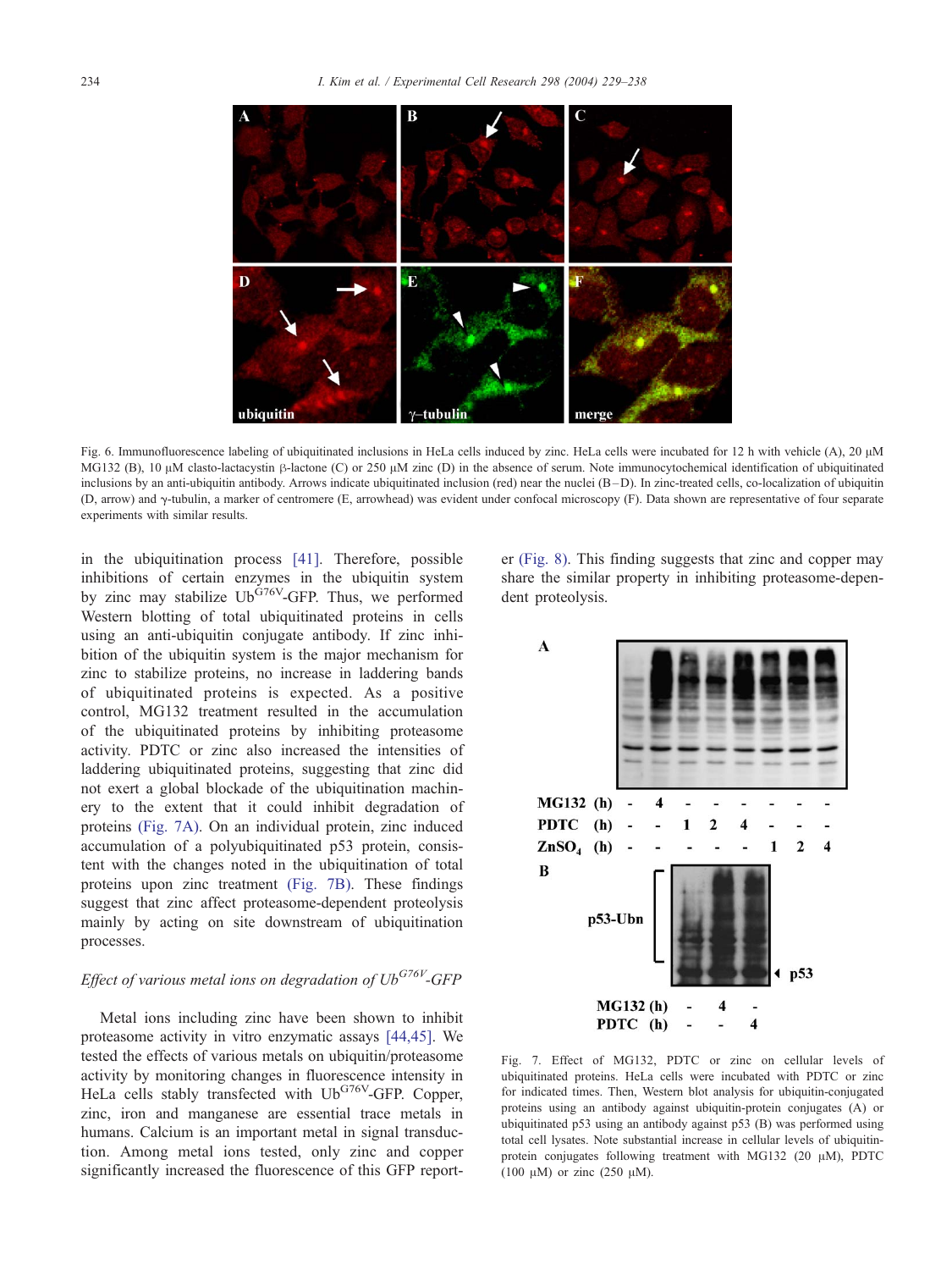<span id="page-6-0"></span>

Fig. 8. Effects of various metal ions on ubiquitin-proteasome activity. HeLa-Ub<sup>G76V</sup>-GFP cells were incubated with various metal ions (each 200  $\mu$ M) for 12 h. After incubation, cells were lysed with Triton X-100 and then functional GFP in lysates was quantified using spectrofluorophotometer with excitation/emission at 480/510 nm. Data are means  $\pm$  SE (bars) for three independent experiments, each performed in quadruplicate.

## Effect of zinc on proteasomal degradation of p21 and synuclein in vitro

 $p21$  and  $\alpha$ -synuclein are the proteins which can be efficiently degraded without ubiquitination [\[46,47\].](#page-9-0) Thus, we tested whether zinc can directly inhibit 20S proteasome activity using in vitro assay comprising substrate proteins and 20S proteasomes, but not ubiquitination components. Each fusion protein of  $p21$  and  $\alpha$ -synuclein was incubated with purified 20S proteasomes for 1 h. These were subject to Western blot for detecting the change of level of each protein. One-hour incubation of each protein with 20S proteasomes resulted in significant degradation of both proteins (Fig. 9A). Interestingly, addition of zinc inhibited the degradation of p21 and  $\alpha$ -synuclein proteins by 20S proteasomes in a dose-dependent manner (Fig. 9B).

#### Discussion

In the present study, we used HeLa cells stably transfected with Ub<sup>G76V</sup>-GFP to elucidate the involvement of proteasomal proteolysis system in zinc-induced protein stabilization. In HeLa cells, many of the short-lived proteins accumulated upon treatment with proteasome inhibitors [\[26\].](#page-8-0) Thus, we selected this cell line to explore possible zinc actions on proteasomal degradation of proteins. PDTC is the most widely used  $NF-\kappa B$  inhibitor. We have previously noted two novel mechanisms that underlie the actions of PDTC: induction of zinc influx [\[11,12\]](#page-8-0) and prolongation of the half-life of  $I \kappa B\alpha$  by inhibiting its degradation (C.H. Kim and Y.S. Ahn, unpublished data). These observations together raise the possibility that zinc may inhibit the ubiquitin-proteasome system. In the present study, PDTC increased the levels of short-lived proteins such as p53, p21, cyclin B1, HIF-1 $\alpha$  and c-Jun. An increase in cellular protein

levels can result from three different molecular mechanisms, namely, greater stability of protein or mRNA or an increase in mRNA transcription. Results derived from experiments using cycloheximide to suppress de novo protein synthesis suggest that PDTC increased protein stability. However, we cannot exclude the possibility that the increase in cellular protein levels may be a result of a combined effect of the two or three mechanisms described above. PDTC also increased the mRNA level of p21 (I.S. Kim and Y.S. Ahn, unpublished data). Similar findings were observed in human colon cancer cell lines in which an increase in both p21 mRNA expression and p21 protein stability has been noted upon proteasome inhibition [\[37\].](#page-9-0) Thus, it is conceivable that an increase in p21 mRNA by PDTC is a consequence of stabilization of certain transcription factors such as c/EBPs or other upstream signaling molecules [\[5,33\].](#page-8-0) However, it is evident from the experiments with cycloheximide treatment that PDTC increased the protein levels mainly by prolonging their half-lives.

The ubiquitin-proteasome system, calpains and lysosomal proteases are the three major protease systems that regulate the proteolysis of intracellular proteins in mammalian cells. Experiments using inhibitors of these three major categories of proteases [\(Fig. 3\)](#page-3-0) revealed that the proteasome was the most probable protease system that governed the degradation of short-lived proteins we have tested in HeLa cells. Although proteasome inhibitors have proved to be valuable for dissecting the cellular roles of the proteasome system, their specificities are not sufficient to delineate the particular specific protease system that is responsible for the degradation of the short-lived proteins in our system. For this reason, we used  $Ub^{G76V}$ -GFP-transfected HeLa cell line. This cell line is a useful and specific tool for screening



Fig. 9. Effect on zinc on 20S proteasomal breakdown of p21 and asynuclein in vitro. Recombinant p21 (400 nM) and  $\alpha$ -synuclein (100 nM) proteins were incubated with purified 20S proteasomes (40 nM) up to 1 h (A). Indicated concentrations of  $ZnSO_4$  ( $\mu$ M) were added to the reaction tubes containing 20S proteasomes and the substrate proteins (B). The reaction was stopped by adding SDS-PAGE sample buffer. Immunoblots were developed with anti-p21 antibody and anti-a-synuclein antibody.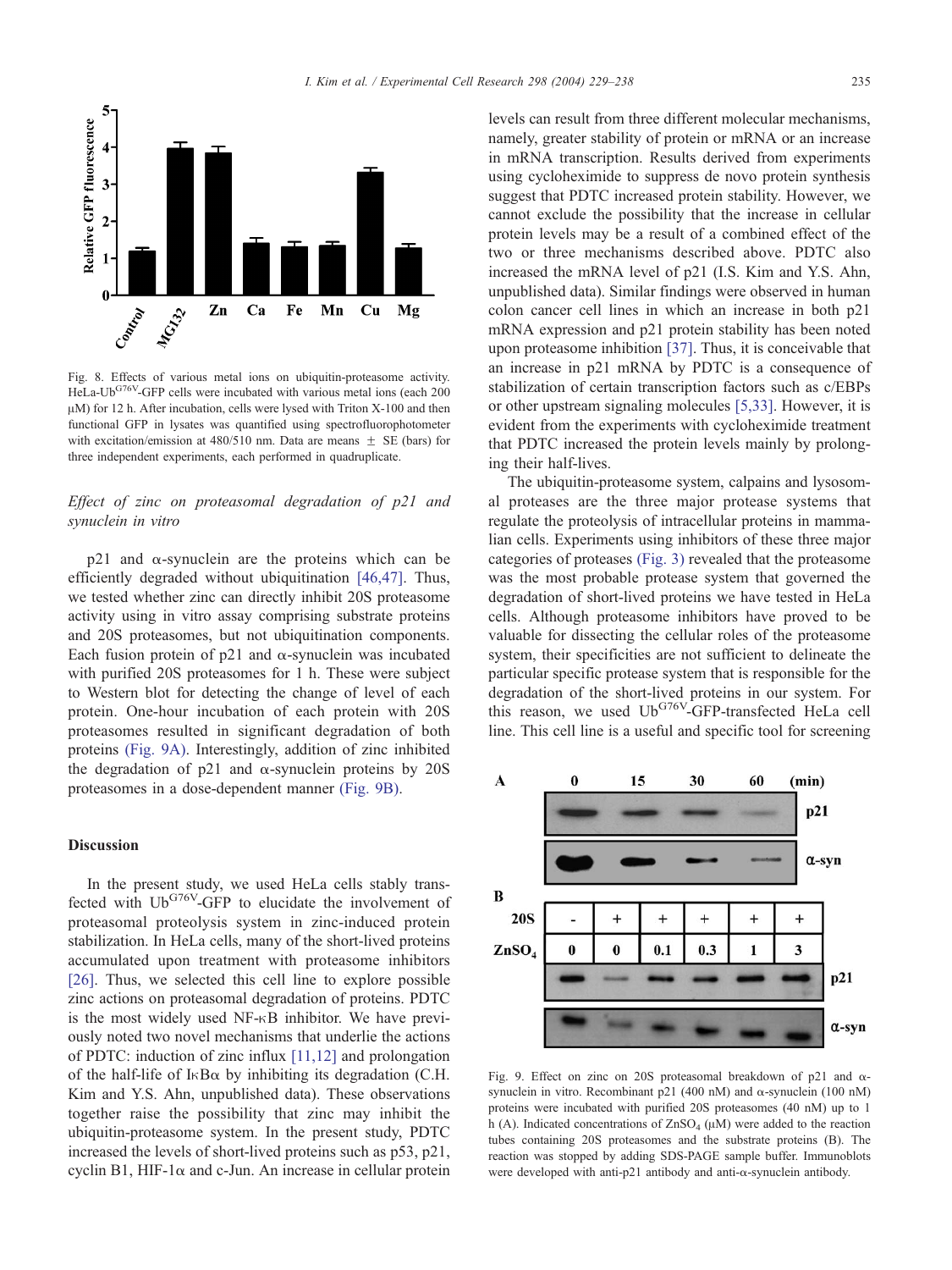the agents that inhibit ubiquitin/proteasome-dependent proteolysis in living cells [\[41\].](#page-9-0) It allowed us to study proteasome activity noninvasively. Previously, in vitro data, which demonstrate that zinc inhibits purified proteasomes, were provided [\[45\].](#page-9-0) However, this noninvasive experiment much more strongly suggests that zinc can inhibit proteasomedependent proteolysis in living cells. This contention is supported by the finding that zinc induced formation of ubiquitinated inclusions in the perinuclear region in HeLa cells. It has been demonstrated that proteasome inhibitors could alter the subcellular localizations of ubiquitinated nondegradable proteins and proteasome machinery [\[42,48\].](#page-9-0) In particular, centrosome has been considered to be the subcellular center of protein degradation and is enriched in proteasomal components [\[42,43\].](#page-9-0) Upon proteasome inhibition, it enlarges in size and recruits ubiquitin, Hsp70, PA700, PA28 and the 20S proteasome. Based on the characteristic localization of ubiquitinated proteins and expansion of the centrosome in HeLa cells, it appears that zinc inhibit proteasome-dependent proteolysis.

The exact mechanism by which zinc inhibits proteasomedependent proteolysis remains to be fully elucidated. Accumulation of  $Ub^{G76V}$ -GFP reporter upon zinc treatment only reflects that zinc inhibited one of the degradation processes such as ubiquitination, protein unfolding or degradation. Although ubiquitinated proteins were not reduced in amount upon zinc treatment, we cannot exclude the possibility that zinc can also inhibit the ubiquitination system. If the accumulation of ubiquitinated proteins by zinc was faster enough for masking possible inhibition of the ubiquitination system by zinc, there could be no increase in ubiquitinated proteins. However, this does not contradict our hypothesis that the main target of zinc for stabilizing proteins is downstream of ubiquitination processes. It is possible that zinc inhibited isopeptidases that cleave the isopeptide bond between  $\varepsilon$ -amino groups of lysines in substrate and the Cterminus ubiquitin to upregulate the size of the pool of ubiquitinated proteins. We did not test if zinc inhibits isopeptidases. However, isopeptidase activity is generally considered to be a means of preventing protein degradation by proteasomes. It is plausible to think that possible inhibition of isopeptidases by zinc would rather decrease the stabilities of proteins we tested. Interestingly, a study showed that zinc is required for the catalytic activity of the human isopeptidase T [\[49\].](#page-9-0)

Recent in vitro data from brain lysates denote that zinc can inhibit proteasome activity through direct interaction with certain subunits of the proteasome system [\[45\].](#page-9-0) Results derived from Ub<sup>G76V</sup>-GFP experiments, histochemical analysis of ubiquitinated inclusions, ubiquitination assays and protease inhibitor experiments in this study suggest that zinc would inhibit the final clearance of ubiquitinated proteins in the ubiquitin-proteasome system. Inhibition of breakdowns of  $p21$  and  $\alpha$ -synuclein by zinc in vitro and stabilization of p21 by zinc in cells indicate that 20S proteasomes could be the target of zinc because these substrates are natively

disordered and degraded by the proteasome without ubiquitination [\[46,47\].](#page-9-0)

Very recently, Bloom et al. [\[50\]](#page-9-0) showed that only free p21 is degraded in the absence of ubiquitination and p21 bound to another protein requires ubiquitination for its degradation. Thus, further research is required to determine whether zinc inhibits both proteasome itself and non-proteasomal modulatory proteins in vivo.

Among various metal ions tested, only zinc and copper showed similar inhibitory effects on proteasome activity. Copper is also capable of inhibiting  $NF \rightarrow B$  activation under selected conditions, suggesting it may also mediate PDTC actions [\[9\].](#page-8-0) This finding raises the possibility that copper may share the same action of zinc in regulating protein stability. In agreement with this contention, copper was also shown to inhibit protease activity of the 20S proteasome derived from brain homogenates in vitro [\[45\].](#page-9-0) This suggests that certain common chemical properties of these two metal ions may be involved in proteasome inhibition. Like zinc, copper is also involved in free radical-induced toxicity and amyloid pathology, so its ability to inhibit proteasomes need to be assessed in association with human diseases. In the meantime of our experiment, two studies reported that cadmium and lithium inhibited proteasomes and stabilized proteins such as Nrf2 and C/EBP $\alpha$  [\[51,52\].](#page-9-0) Although these studies are also based on in vitro proteasome degradation assay and proteasome inhibitor experiment, they strongly support the notion that there would be a group of metal that can inhibit proteasomes to modulate cellular functions.

From the perspective of pathophysiological significance, any metal ion that has been linked to a variety of disease processes will be of a primary concern. Zinc has been implicated in the pathogenesis of diabetes, prostate cancer and various neurodegenerative diseases. Among these disorders, zinc cytotoxicity is mostly well-established in neuronal degeneration following central nervous system injury. Intraventricular injection of zinc chelator reduced the accumulation of zinc in postsynaptic neurons and resultant neurotoxicity after transient global cerebral ischemia [\[53\].](#page-9-0) In traumatic neuronal injury, chelation of zinc before this insult reduced the extent of neuronal death [\[19\].](#page-8-0) Zinc has also been implicated in the pathogenesis of Alzheimer's disease. For examples, a copper-zinc chelator reduced the development of  $\beta$ -amyloid  $(A\beta)$  plaques in transgenic mice overexpressing APP [\[54\].](#page-9-0) Intriguingly, the insight is emerging that proteotoxicity due to disruption of the ubiquitinproteasome pathway may play an important role in neurodegeneration. It has been reported that processing and degradation of presenilin-1 are regulated by the proteasome [\[55\].](#page-9-0) Proteasome inhibition by lipid peroxidation product or paired helical filament-tau contributes to neurodegeneration [\[56,57\].](#page-9-0) There are also clinical data supporting this notion. For example, autopsied brains of patients with Alzheimer's disease showed significantly decreased proteasome activities when compared with age-matched control [\[58\].](#page-9-0) Proteasome activity in substantia nigra of patients with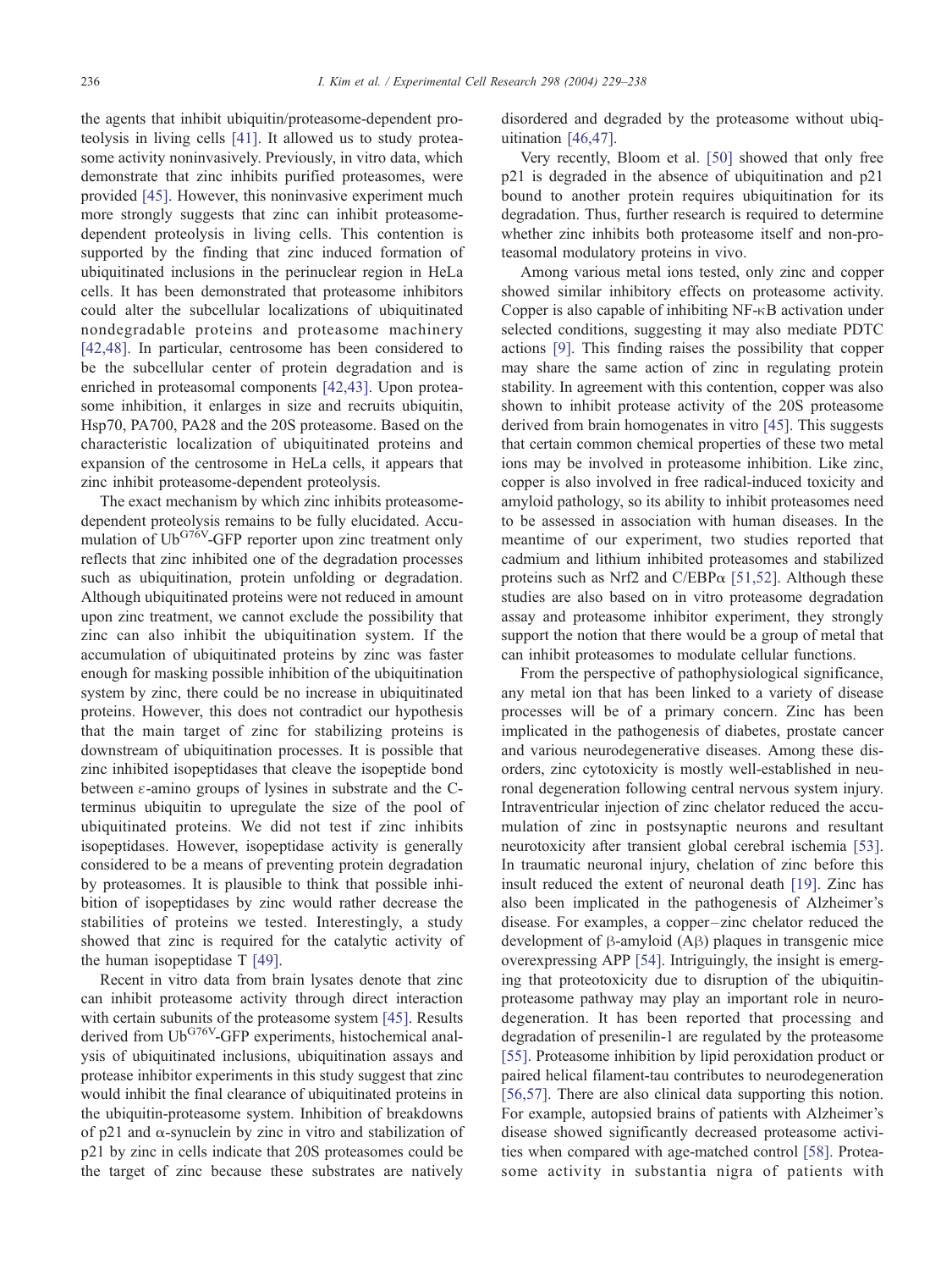<span id="page-8-0"></span>Parkinson's disease was reduced [\[59\].](#page-9-0) Taken together, inhibition of proteasome-dependent proteolysis by zinc may be of pathophysiological significance in selected neurodegenerative disorders. Understanding zinc inhibition of proteasomal degradation may add in future delineation of the molecular mechanisms that underlie the neurodegenerative processes of diseases such as Alzheimer's disease, Parkinson's disease, stroke or traumatic head injury.

#### Acknowledgments

We thank for Dr. Masucci, Karolinska Institute, Stockholm, Sweden, for providing us the  $Ub^{G76V}$ -GFP plasmid. We are grateful to Dr. J. Kim, Department of Microbiology, Yonsei University College of Medicine, Seoul, Korea, for providing the  $\alpha$ -synuclein protein. This study was supported by a grant of Korea Health 21 R&D Project, Ministry of Health & Welfare, Republic of Korea (00-PJ1-PG1-CH13- 0005).

#### References

- [1] W.J. Hayes, Pesticides Studied in Man, Williams and Wilkins, Baltimore, 1982.
- [2] G.D. Thorn, R.A. Ludwig, The Dithiocarbamates and Related Compounds, Elsevier, Amsterdam, 1962.
- [3] E.C. Reisinger, P. Kern, M. Ernst, P. Bock, H.D. Flad, M. Dietrich, Inhibition of HIV progression by dithiocarb. German DTC study group, Lancet 335 (1990) 679 – 682.
- [4] D.R. Gandara, E.A. Perez, V. Weibe, M.W. De Gregorio, Cisplatin chemoprotection and rescue: pharmacologic modulation of toxicity, Semin. Oncol. 18 (1991) 49-55.
- [5] R. Chinery, J.A. Brockman, M.O. Peeler, Y. Shyr, R.D. Beauchamp, R.J. Coffey, Antioxidants enhance the cytotoxicity of chemotherapeutic agents in colorectal cancer: a p53-independent induction of  $p21^{WAF1/CIP1}$  via C/EBP<sub>B</sub> Nat. Med. 3 (1997) 1233–1241.
- [6] S.P. Bach, R. Chinery, S.T. O'Dwyer, C.S. Potten, R.J. Coffey, A.J. Watson, Pyrrolidinedithiocarbamate increases the therapeutic index of 5-fluorouracil in a mouse model, Gastroenterology 118 (2002) 81 – 89.
- [7] P.K. Somers, R.M. Medford, U. Saxena, Dithiocarbamates: effects on lipid hydroperoxides and vascular inflammatory gene expression, Free Radic. Biol. Med. 28 (2000) 1532 – 1537.
- [8] R. Schreck, B. Meier, D.N. Männel, W. Dröge, P.A. Baeuerle, Dithiocarbamates as potent inhibitors of nuclear factor  $\kappa$ B activation in intact cells, J. Exp. Med. 175 (1992) 1181 – 1194.
- [9] C.H. Kim, J.H. Kim, C.Y. Hsu, Y.S. Ahn, Zinc is required in pyrrolidine dithiocarbamate inhibition of NF-<sub>K</sub>B, FEBS Lett. 449 (1999)  $28 - 32.$
- [10] C.H. Kim, J.H. Kim, J. Lee, C.Y. Hsu, Y.S. Ahn, Thiol antioxidant reversal of pyrrolidine dithiocarbamate-induced reciprocal regulation of AP-1 and NF- $\kappa$ B, Biol. Chem. 384 (2002) 143-150.
- [11] C.H. Kim, J.H. Kim, J. Lee, Y.S. Ahn, Zinc-induced NF- $\kappa$ B inhibition can be modulated by changes in intracellular metallothionein level, Toxicol. Appl. Pharmacol. 190 (2003) 189 – 196.
- [12] C.H. Kim, J.H. Kim, S.J. Moon, C.Y. Hsu, J.T. Seo, Y.S. Ahn, Biphasic effects of dithiocarbamates on the activity of nuclear factor- $\kappa$ B, Eur. J. Pharmacol. 392 (2000) 133 – 136.
- [13] D. Beyersmann, H. Haase, Functions of zinc in signaling, proliferation and differentiation of mammalian cells, BioMetals 14 (2001)  $331 - 341.$
- [14] P.D. Zalewski, S.H. Millard, I.J. Forbes, O. Kapaniris, A. Slavotinek, W.H. Betts, A.D. Ward, S.F. Lincoln, I. Mahadevan, Video image analysis of labile zinc in viable pancreatic islet cells using a specific fluorescent probe for zinc, J. Histochem. Cytochem. 42 (1994) 877 – 884.
- [15] B.J. Kim, Y.H. Kim, S. Kim, J.W. Kim, J.Y. Koh, S.H. Oh, M.K. Lee, K.W. Kim, M.S. Lee, Zinc as a paracrine effector in pancreatic islet cell death, Diabetes 49 (2000) 367 – 372.
- [16] K. Iguchi, M. Hamatake, R. Ishida, Y. Usami, T. Adachi, H. Yamamoto, K. Koshida, T. Uchibayashi, K. Hirano, Induction of necrosis by zinc in prostate carcinoma cells and identification of proteins increased in association with this induction, Eur. J. Biochem. 253 (1998) 766 – 770.
- [17] R.G. Uzzo, P. Leavis, W. Hatch, V.L. Gabai, N. Dulin, N. Zvartau, V.M. Kolenko, Zinc inhibits nuclear factor  $\kappa$ B activation and sensitizes prostate cancer cytotoxic agents, Clin. Cancer Res. 8 (2002) 3579 – 3583.
- [18] D.W. Choi, J.Y. Koh, Zinc and brain injury, Annu. Rev. Neurosci. 21 (1998) 347 – 375.
- [19] S.W. Suh, J.W. Chen, M. Motamedi, B. Bell, K. Listiak, N.F. Pons, G. Danscher, C.J. Frederickson, Evidence that synaptically-released zinc contributes to neuronal injury after traumatic brain injury, Brain Res. 852 (2000) 268 – 273.
- [20] J.M. Lee, G.J. Zipfel, K.H. Park, Y.Y. He, C.Y. Hsu, D.W. Choi, Zinc translocation accelerates infarction after mild transient focal ischemia, Neuroscience 115 (2002) 871 – 878.
- [21] G. Danscher, K.B. Jensen, C.J. Frederickson, K. Kemp, A. Andreasen, S. Juhl, M. Stoltenberg, R. Ravid, Increased amount of zinc in the hippocampus and amygdala of Alzheimer's diseased brains: a protoninduced X-ray emission spectroscopic analysis of cryostat sections from autopsy material, J. Neurosci. Methods 76 (1997) 53 – 59.
- [22] S.W. Suh, K.B. Jensen, M.S. Jensen, D.S. Silva, P.J. Kesslak, G. Danscher, C.J. Frederickson, Histochemically-reactive zinc in amyloid plaques, angiopathy, and degenerating neurons of Alzheimer's disease brains, Brain Res. 852 (2000) 274 – 278.
- [23] A.I. Bush, R.E. Tanzi, The galvanization of  $\beta$ -amyloid in Alzheimer's disease, Proc. Natl. Acad. Sci. U. S. A. 99 (2002) 7317 – 7319.
- [24] M.H. Glickman, A. Ciechanover, The ubiquitin-proteasome proteolytic pathway: destruction for the sake of construction, Physiol. Rev. 82 (2001) 373 – 428.
- [25] J. Laney, M. Hochstrasser, Substrate targeting in the ubiquitin system, Cell 97 (1997) 427-430.
- [26] Y. Chang, Y. Lee, T. Tejima, K. Tanaka, S. Omura, N.H. Heintz, Y. Mitsui, J. Magae, mdm2 and bax, downstream mediators of the p53 response, are degraded by the ubiquitin-proteasome pathway, Cell Growth Differ. 9 (1998) 79-84.
- [27] A. Ciechanover, The ubiquitin-proteasome pathway: on protein death and cell life, EMBO J. 17 (1998) 7151 – 7160.
- [28] J. Adams, V.J. Palombella, E.A. Sausville, J. Johnson, A. Destree, D.D. Lazarus, J. Maas, C.S. Pien, S. Prakash, P.J. Elliott, Proteasome inhibitors: a novel class of potent and effective anti-tumor agents, Cancer Res. 59 (1999) 2615 – 2622.
- [29] V. Jesenberger, S. Jentsch, Deadly encounter: ubiquitin meets apoptosis, Nat. Rev., Mol. Cell Biol. 3 (2002) 112 – 121.
- [30] C. Tsurumi, N. Ishida, T. Tamura, A. Kakizuka, E. Nishida, E. Okumura, T. Kishimoto, M. Inagaki, K. Okazaki, N. Sagata, A. Ichihara, K. Tanaka, Degradation of c-Fos by the 26S proteasome is accelerated by c-Jun and multiple protein kinases, Mol. Cell. Biol. 15 (1995) 5682 – 5687.
- [31] P.J. Kallio, W.J. Wilson, S. O'Brien, Y. Makino, L. Peollinger, Regulation of the hypoxia-inducible transcription factor  $1\alpha$  by the ubiquitin-proteasome pathway, J. Biol. Chem. 274 (1999) 6519 – 6525.
- [32] I. Stancovski, H. Gonen, A. Orian, A.L. Schwartz, A. Ciechanover, Degradation of the proto-oncogene product c-Fos by the ubiquitin proteolytic system in vivo and in vitro: identification and characterization of the conjugating enzymes, Mol. Cell. Biol. 15 (1995) 7106 – 7116.
- [33] E.S. Hungness, B.W. Robb, G. Luo, T.A. Pritts, D.D. Hershko, P. Hasselgren, Proteasome inhibitors activate the transcription factors